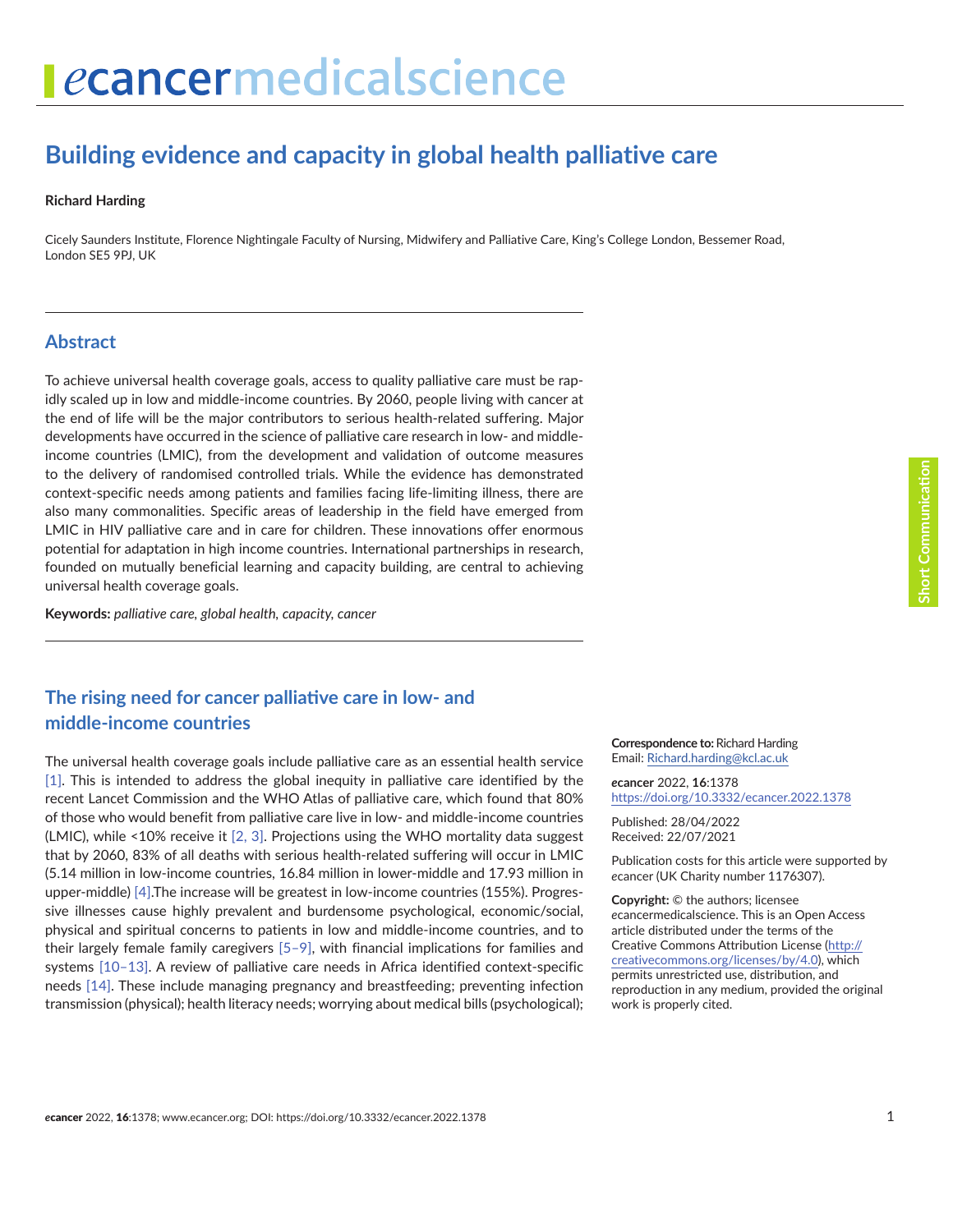Despite unnecessary and growing suffering among patients and families facing progressive illness in LMIC, there is little evidence for palliative care interventions [\[15\]](#page-3-0). As populations age, cancer mortality also increases. 70% of incident cancer is in LMIC [\[16,](#page-3-0) [17\]](#page-3-0). Cancer will be the most common cause of death with serious health-related suffering by 2060 [\[18\].](#page-3-0) For low-income countries, this will be a 407% increase from 2016 deaths per year to 1.65 million people; and for lower-middle income countries, a 169% increase to 4.76 million. Cancer deaths in Africa are predicted to double between 2012 and 2030 to an estimated 889,604 [\[19,](#page-3-0) [20\].](#page-3-0)

#### **Methodological developments**

Over the past two decades a body of evidence has emerged from LMIC to guide research, policy and health system development. Importantly, in addition to the identification of needs and priorities among patients and their families living with life-limiting illness, effective interventions are emerging. In Kenya, an RCT of integrated palliative care into existing routine care for patients on antiretroviral therapy improved psychosocial problems, mental health and quality of life [\[21\].](#page-3-0) Early findings from a feasibility trial of early integrated palliative care for cancer patients in Ethiopia showed promising outcomes [\[22\]](#page-3-0). These advances enable the development in methods specific to the population and to the region, specifically in the area of ethical trials in LMIC [\[23\].](#page-3-0) A major advancement has been in the field of measurement, with an outcome measure specific to the African context being used to measure trial endpoints. The application of rigorous psychometric science to the development and testing of outcome measurement has led to widespread adoption in both clinical practice and research [\[24–](#page-3-0)[27\].](#page-4-0) Additional validation of a hand-scoring system for the use of low literacy has improved access for patients to identify the burden of their symptoms and concerns [\[28\].](#page-4-0)

#### **Mutual learning and contextual development**

Measurement for paediatric palliative care has been identified as a global priority, yet little advancement has been made [\[29\].](#page-4-0) The world's first patient-centred outcome measures for children and young people with life-limiting and life-threatening conditions has come from sub-Saharan Africa [\[30\]](#page-4-0). This major scientific advancement is based on a systematic review which found a number of potential global core outcomes of interest for children and young people [\[31\].](#page-4-0) This advancement from Africa is now being adopted in Europe, building on best available evidence for health measurement design for children and young people [\[32\].](#page-4-0) M-health for palliative care is another area of intervention being more rapidly developed in LMIC than in high-income countries [\[33\]](#page-4-0), with engagement by health policymakers [\[34\]](#page-4-0). Evidence from pilot studies in India and Africa found that community health workers felt empowered and were more able to assess their clients when using a patient-centred outcome measure with an app, and palliative care services found that a dashboard of outcome data enabled them to better allocate limited staff resources to those in greatest need [\[35\].](#page-4-0)

Interventions are also adaptable. Evidence from Africa on effective self-management of pain among people living with HIV [\[36\]](#page-4-0) is now being translated to the UK setting [\[37\].](#page-4-0) Interventions must reflect cultural preferences and practices. For example, evidence shows that in India there is a preference for information to be disclosed to patients by family members, and so communication interventions should reflect that mechanism [\[38\].](#page-4-0)

The stages of adaptation and designing for context are crucial. The evidence underpinning many core interventions in palliative care may be rooted in very Western contexts and conceptual models, for example, a logic model of the mechanisms and concepts underpinning ACP found an almost exclusively Western evidence base [\[39\]](#page-4-0). Measurement may also require adaptation to particular populations, for example, evidence of specific needs among refugees in the Middle East with advanced cancer informs of a specific adaptation of the Integrated Palliative Outcome Scale to reflect their self-reported compounded trauma [\[40\].](#page-4-0)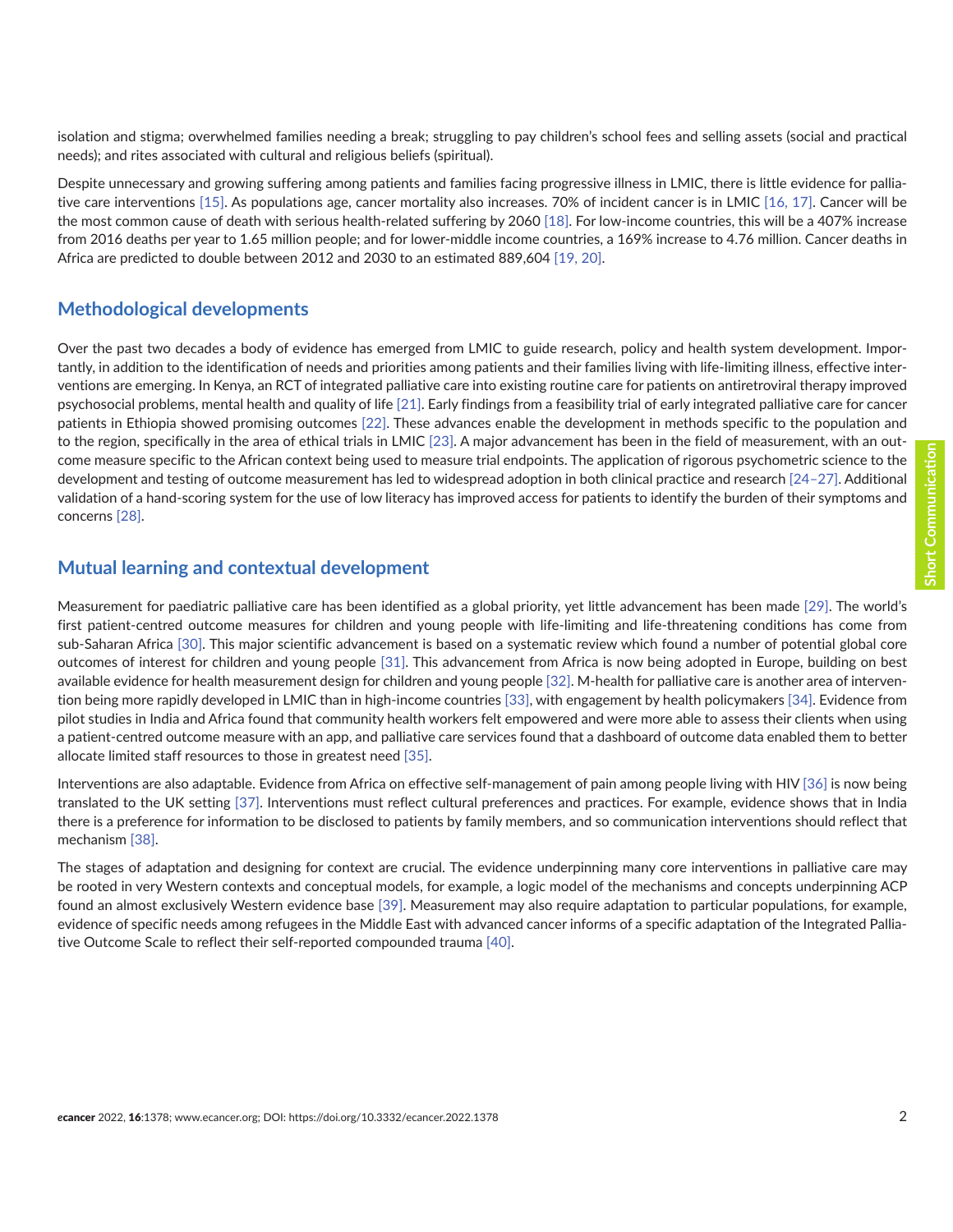# <span id="page-2-0"></span>**Conclusion**

In conclusion, strong cross-national partnerships in research can lead to the development and implementation of locally relevant evidence, while also providing other regions with novel ideas for adaptation to context. International palliative care research must be founded on clearly articulated agreements for mutually beneficial and successful partnerships [\[41\].](#page-4-0)

## **Conflicts of interest**

None to declare.

# **Funding**

RH is funded by the National Institute of Health Research (NIHR) Global Health Research Unit on Health System Strengthening in Sub-Saharan Africa, King's College London (GHRU 16/136/54) using UK aid from the UK government to support global health research. RH is also funded by the UK Research and Innovation Global Challenges Research Fund: Research for Health in Conflict-Middle East and North Africa region (R4HC-MENA) (grant number ES/P010962/1). The views expressed in this publication are those of the author(s) and not necessarily those of the NIHR, the Department of Health and Social Care or UKRI.

#### **References**

- 1. WHO Organisation **Universal Health Coverage** [[http://www.who.int/mediacentre/factsheets/fs395/en/\]](http://www.who.int/mediacentre/factsheets/fs395/en/)
- 2. Knaul FM, Farmer PE, and Krakauer EL, *et al* (2017) **Alleviating the access abyss in palliative care and pain relief-an imperative of universal health coverage: the Lancet Commission report** *Lancet* **391**(10128)
- 3. WHPCA/WHO (2020) *Global Atlas of Palliative Care* (London: WHPCA/WHO)
- 4. Sleeman KE, de Brito M, and Etkind S, *et al* (2019) **The escalating global burden of serious health-related suffering: projections to 2060 by world regions, age groups, and health conditions** *Lancet Glob Health* **7**(7) e883–e892 [https://doi.org/10.1016/S2214-109X\(19\)30172-X](https://doi.org/10.1016/S2214-109X(19)30172-X) PMID: [31129125](http://www.ncbi.nlm.nih.gov/pubmed/31129125) PMCID: [6560023](http://www.ncbi.nlm.nih.gov/pmc/articles/PMC6560023)
- 5. Higginson I, Wade A, and McCarthy M (1990) **Palliative care: views of patients and their families** *Br Med J* **301**(6746) 277–281 [https://](https://doi.org/10.1136/bmj.301.6746.277) [doi.org/10.1136/bmj.301.6746.277](https://doi.org/10.1136/bmj.301.6746.277)
- 6. Moens K, Higginson IJ, and Harding R, *et al* (2014) **Are there differences in the prevalence of palliative care-related problems in people living with advanced cancer and eight non-cancer conditions? A systematic review** *J Pain Symptom Manage* **48**(4) 660–677 [https://doi.](https://doi.org/10.1016/j.jpainsymman.2013.11.009) [org/10.1016/j.jpainsymman.2013.11.009](https://doi.org/10.1016/j.jpainsymman.2013.11.009) PMID: [24801658](http://www.ncbi.nlm.nih.gov/pubmed/24801658)
- 7. Applebaum AJ and Breitbart W (2013) **Care for the cancer caregiver: a systematic review** *Palliat Support Care* **11**(3) 231–252 [https://doi.](https://doi.org/10.1017/S1478951512000594) [org/10.1017/S1478951512000594](https://doi.org/10.1017/S1478951512000594)
- 8. Streid J, Harding R, and Agupio G, *et al* (2014) **Stressors and resources of caregivers of patients with incurable progressive illness in sub-Saharan Africa** *Qual Health Res* **24**(3) 317–328 <https://doi.org/10.1177/1049732314523682> PMID: [24583654](http://www.ncbi.nlm.nih.gov/pubmed/24583654)
- 9. Harding R and Leam C (2005) **Clinical notes for informal carers in palliative care: recommendations from a random patient file audit** *Palliat Med* **19**(8) 639–642 <https://doi.org/10.1191/0269216305pm1092oa>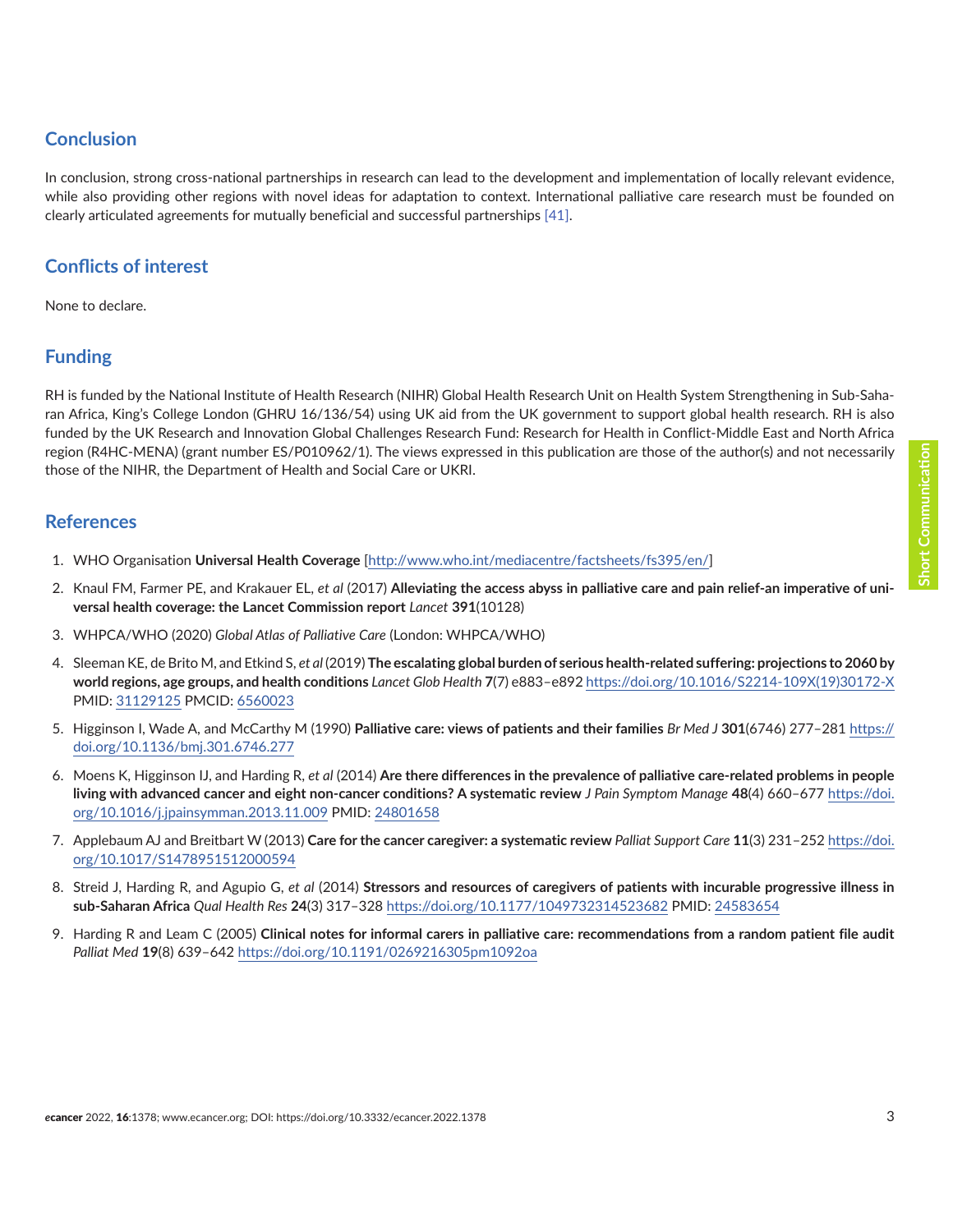- <span id="page-3-0"></span>10. Selman L, Higginson IJ, and Agupio G, *et al* (2009) **Meeting information needs of patients with incurable progressive disease and their families in South Africa and Uganda: multicentre qualitative study** *BMJ* **338** b1326 <https://doi.org/10.1136/bmj.b1326> PMID: [19386672](http://www.ncbi.nlm.nih.gov/pubmed/19386672) PMCID: [3273778](http://www.ncbi.nlm.nih.gov/pmc/articles/PMC3273778)
- 11. Selman L, Siegert RJ, and Higginson IJ, *et al* (2011) **The MVQOLI successfully captured quality of life in African palliative care: a factor analysis** *J Clin Epidemiol* **64**(8) 913–924<https://doi.org/10.1016/j.jclinepi.2010.12.013>PMID: [21474280](http://www.ncbi.nlm.nih.gov/pubmed/21474280)
- 12. Selman L, Siegert RJ, and Higginson IJ, *et al* (2012) **The "Spirit 8" successfully captured spiritual well-being in African palliative care: factor and Rasch analysis** *J Clin Epidemiol* **65**(4) 434–443 <https://doi.org/10.1016/j.jclinepi.2011.09.014>PMID: [22360991](http://www.ncbi.nlm.nih.gov/pubmed/22360991)
- 13. Harding R, Selman L, and Agupio G, *et al* (2011) **The prevalence and burden of symptoms amongst cancer patients attending palliative care in two African countries** *Eur J Cancer* **47**(1) 51–56 <https://doi.org/10.1016/j.ejca.2010.08.003>
- 14. Afolabi OA, Nkhoma K, and Maddocks M, *et al* (2021) **What constitutes a palliative care need in people with serious illnesses across Africa? A mixed-methods systematic review of the concept and evidence** *Palliat Med* 35(6) 1052–1070 [https://doi.](https://doi.org/10.1177/02692163211008784) [org/10.1177/02692163211008784](https://doi.org/10.1177/02692163211008784) PMID: [33860715](http://www.ncbi.nlm.nih.gov/pubmed/33860715) PMCID: [8371282](http://www.ncbi.nlm.nih.gov/pmc/articles/PMC8371282)
- 15. Harding R and Higginson IJ (2005) **Palliative care in sub-Saharan Africa** *Lancet* **365**(9475) 1971–1977 [https://doi.org/10.1016/S0140-](https://doi.org/10.1016/S0140-6736(05)66666-4) [6736\(05\)66666-4](https://doi.org/10.1016/S0140-6736(05)66666-4) PMID: [15936427](http://www.ncbi.nlm.nih.gov/pubmed/15936427)
- 16. Farmer P, Frenk J, and Knaul FM, *et al* (2010) **Expansion of cancer care and control in countries of low and middle income: a call to action** *Lancet* **376**(9747) 1186–1193 [https://doi.org/10.1016/S0140-6736\(10\)61152-X](https://doi.org/10.1016/S0140-6736(10)61152-X) PMID: [20709386](http://www.ncbi.nlm.nih.gov/pubmed/20709386)
- 17. Higginson IJ and Costantini M (2008) **Dying with cancer, living well with advanced cancer** *Eur J Cancer* **44**(10) 1414–1424 [https://doi.](https://doi.org/10.1016/j.ejca.2008.02.024) [org/10.1016/j.ejca.2008.02.024](https://doi.org/10.1016/j.ejca.2008.02.024) PMID: [18342501](http://www.ncbi.nlm.nih.gov/pubmed/18342501)
- 18. Sleeman KE, Gomes B, and de Brito M, *et al* (2021) **The burden of serious health-related suffering among cancer decedents: global projections study to 2060** *Palliat Med* **35**(1) 231–235 <https://doi.org/10.1177/0269216320957561>PMCID: [7797611](http://www.ncbi.nlm.nih.gov/pmc/articles/PMC7797611)
- 19. GLOBOCAN (2014) GLOBOCAN 2012: Estimated Global Cancer Incidence, Prevalence and Mortality 2012. Lyon, France: IARC; 2014.
- 20. WHO (2018) *Projections of Mortality and Predictors of Death, 2016 to 2060* (Geneva: WHO) [[https://www.who.int/healthinfo/global\\_bur](https://www.who.int/healthinfo/global_burden_disease/projections/en/)[den\\_disease/projections/en/](https://www.who.int/healthinfo/global_burden_disease/projections/en/)]
- 21. Lowther K, Selman L, and Simms V, *et al* (2015) **Nurse-led palliative care for HIV-positive patients taking antiretroviral therapy in Kenya: a randomised controlled trial** *Lancet HIV* **2**(8) e328–e334 [https://doi.org/10.1016/S2352-3018\(15\)00111-3](https://doi.org/10.1016/S2352-3018(15)00111-3) PMID: [26423375](http://www.ncbi.nlm.nih.gov/pubmed/26423375)
- 22. Reid E, Abathun E, and Diribi J, *et al* (2020) **Rationale and study design: a randomized controlled trial of early palliative care in newly diagnosed cancer patients in Addis Ababa, Ethiopia** *Contemp Clin Trials Commun* **18** 100564 <https://doi.org/10.1016/j.conctc.2020.100564> PMID: [32309673](http://www.ncbi.nlm.nih.gov/pubmed/32309673) PMCID: [7154993](http://www.ncbi.nlm.nih.gov/pmc/articles/PMC7154993)
- 23. Lowther K, Harding R, and Ahmed A, *et al* (2016) **Conducting experimental research in marginalised populations: clinical and methodological implications from a mixed-methods randomised controlled trial in Kenya** *AIDS Care* **28**(Suppl 1) 60–63 [https://doi.org/10.108](https://doi.org/10.1080/09540121.2016.1146214) [0/09540121.2016.1146214](https://doi.org/10.1080/09540121.2016.1146214) PMID: [26916738](http://www.ncbi.nlm.nih.gov/pubmed/26916738) PMCID: [4828598](http://www.ncbi.nlm.nih.gov/pmc/articles/PMC4828598)
- 24. Daveson BA, Simon ST, and Benalia H, *et al* (2012) **Are we heading in the same direction? European and African doctors' and nurses' views and experiences regarding outcome measurement in palliative care** *Palliat Med* **26**(3) 242–249 [https://doi.](https://doi.org/10.1177/0269216311409614) [org/10.1177/0269216311409614](https://doi.org/10.1177/0269216311409614)
- 25. Downing J, Simon ST, and Mwangi-Powell FN, *et al* (2012) **Outcomes 'out of africa': the selection and implementation of outcome measures for palliative care in Africa** *BMC Palliat Care* **11**(1) 1 <https://doi.org/10.1186/1472-684X-11-1> PMID: [22221932](http://www.ncbi.nlm.nih.gov/pubmed/22221932) PMCID: [3280153](http://www.ncbi.nlm.nih.gov/pmc/articles/PMC3280153)
- 26. Higginson IJ, Simon ST, and Benalia H, *et al* (2012) **Which questions of two commonly used multidimensional palliative care patient reported outcome measures are most useful? Results from the European and African PRISMA survey** *BMJ Support Palliat Care* **2**(1) 36–42<https://doi.org/10.1136/bmjspcare-2011-000061>PMID: [24653497](http://www.ncbi.nlm.nih.gov/pubmed/24653497)